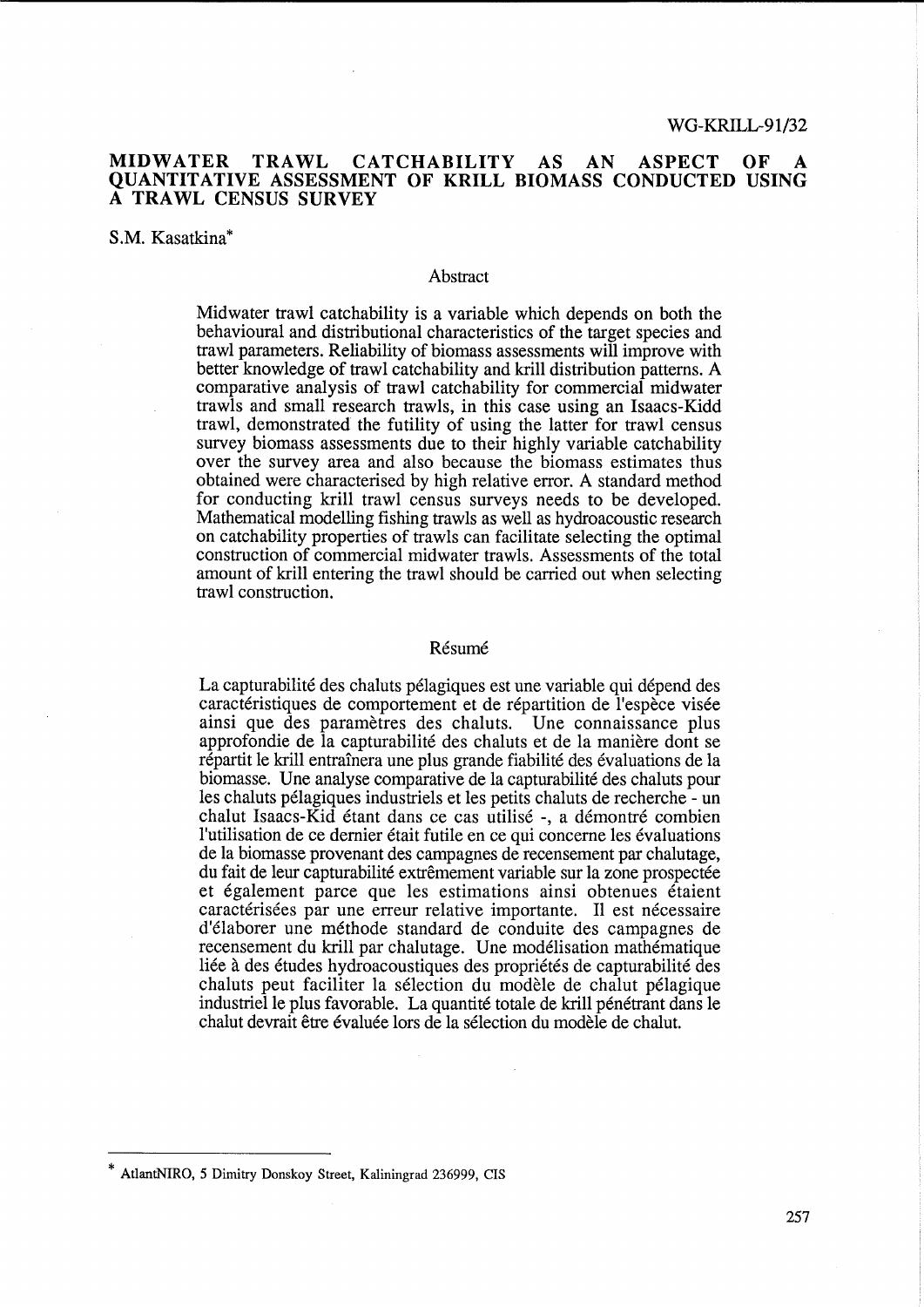## Pe310Me

Уловистость разноглубинного трала является переменной величиной, зависящей как от характеристик поведения и распределения облавливаемого объекта так и параметров трала. Улучшенное знание об уловистости трала и характеристик распределения криля в районе съемки позволят повысить надежность получаемых оценок биомассы. Сравнительный анализ уловистостей промысловых разноглубинных тралов и малых исследовательских тралов на примере трала Айзекса-Кидда показал, что последние нецелесообразно использовать для оценок биомассы методом учетных съемок, поскольку они обладают высокими вариациями уловистости на полигоне съемки, а получаемые оценки биомассы характеризуются высокими относительными погрешностями. Необходима разработка стандартной методики учетной траловой съемки криля. Выбор оптимальной конструкции разноглубинного промыслового трала может быть выполнен на основе математического моделирования по моделям статистической теории рыболовных тралов и путем гидроакустических исследований его улавливающих качеств. Выбор конструкции трала должен включать исследования по оценке брутто-изъятия криля.

#### Resumen

La capturabilidad de las redes de arrastre pelágicas es una variable que depende de las características de distribución y comportamiento de las especies buscadas y de los parametros del arrastre. La fiabilidad de las evaluaciones de biomasa mejorará al contar con un mejor conocimiento de la capacidad de captura de la red y de la forma de distribución del krill. Un análisis comparativo de la capturabilidad de los arrastres comerciales y la de los pequeños arrastres de investigación, en este caso una red de arrastre Isaacs-Kidd, demostraron que éstos últimos no sirven para hacer censos de evaluación de biomasa debido a la gran variabilidad de la capturabilidad en la zona prospeccionada, y al importante error relativo de las estimaciones de biomasa obtenidas. Es preciso elaborar un metodo estandar para realizar prospecciones de censo. El model ado matematico de las redes de arrastres, junto con estudios hidroacústicos de las características de capturabilidad, facilitarán la selección óptima del modelo de red de arrastre comercial pelagica. En su selecci6n deberia tenerse en cuenta el volumen de krill retenido en el interior de la red.

# 1. INTRODUCTION

Direct census surveys using midwater trawls as well as scientific research fishing remain part of an integrated approach to krill studies. Various types of midwater research (e.g. RTM-1, RTM-8, MOCNESS, Isaacs-Kidd) and commercial trawls have been used for this purpose.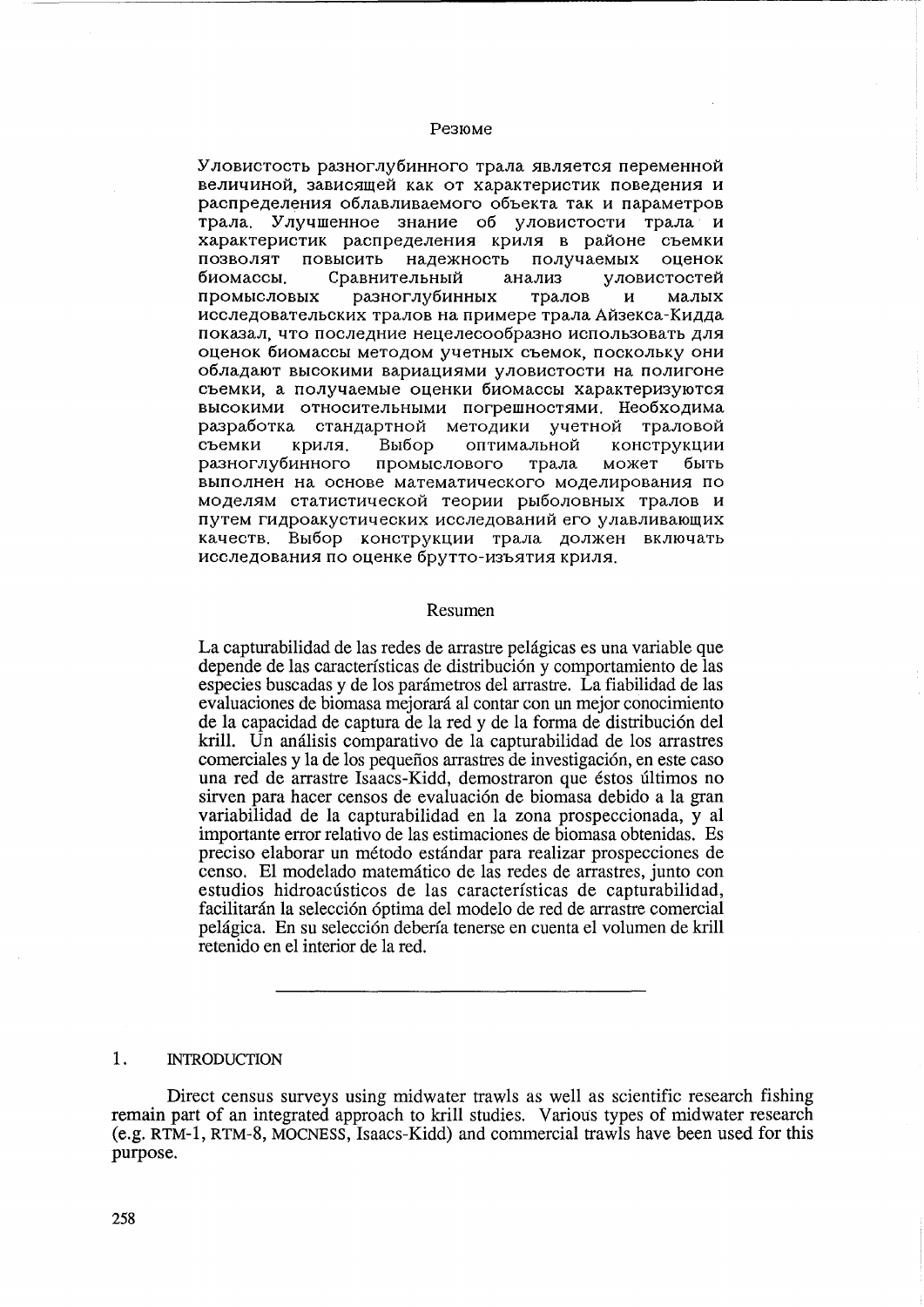However fundamental questions such as trawl catchability, the choice of trawl type and the procedure of its exploitation, factors determining the reliability of krill density and biomass estimates, have yet to be fully resolved.

The author has attempted to address the abovementioned problems using hydroacoustics and simulation studies of fishing trawls.

# 2. METHODOLOGY

It is well known that for trawl census surveys, specific biomass (density) of krill in the catch is expressed in  $g/m^2$  or  $g/m^3$  at the point of trawling (converted to unit of swept volume or unit of total area). Specific krill biomasses are plotted on the survey chart and depth contours are drawn corresponding to the areas fished. Then krill biomass over all depth strata is determined according to mean specific biomass for each stratum. Finally, total krill biomass for the entire survey area is calculated by adding the values for each layer.

Yu.V. Kadilnikov (1988) demonstrated that the following formula is the basis for estimating biomass from trawl surveys:

$$
w = \frac{S_o}{S} \cdot \frac{\overline{m}q}{P} \tag{1}
$$

or 
$$
w = \frac{B_o}{B} \cdot \frac{\overline{m}q}{P}
$$
 (2)

where  $S_0$ ,  $B_0$  - area and volume of the study area;

S, B - area and volume fished by the trawl over a standard hauling period;

 $\overline{m}q$  - mean catch per standard hauling period T;

 $P$  - trawl catchability.

Assuming that information on values  $S_0 S$ , *B*, *B<sub>o</sub>* contains no errors, the relative error in the biomass estimate from formulas 1 and 2 will be calculated as:

$$
\xi(w) = \pm \left[ \xi(\overline{m}q) + \xi(P) \right] \tag{3}
$$

$$
\xi(w) = \pm \left[ \xi(\overline{m}\rho) + \xi(P) \right] \tag{4}
$$

where  $\rho$ 

- specific biomass

 $\xi(\overline{m}q)$ - relative error in estimate of mean catch per standard hauling period T;

 $\zeta(P)$ - relative error in estimate of trawl catchability;

 $\zeta(\overline{m}$ o) - relative error in specific krill biomass estimate in the swept volume:

$$
\xi(\overline{m}q) = \pm \frac{t_{\varepsilon}}{\sqrt{N}} \cdot \frac{\sigma q}{\overline{m}q} \tag{5}
$$

$$
\xi(\overline{m}\rho) = \pm \frac{t_{\varepsilon}}{\sqrt{N}} \cdot \frac{\sigma \rho}{\overline{m}\rho} \tag{6}
$$

259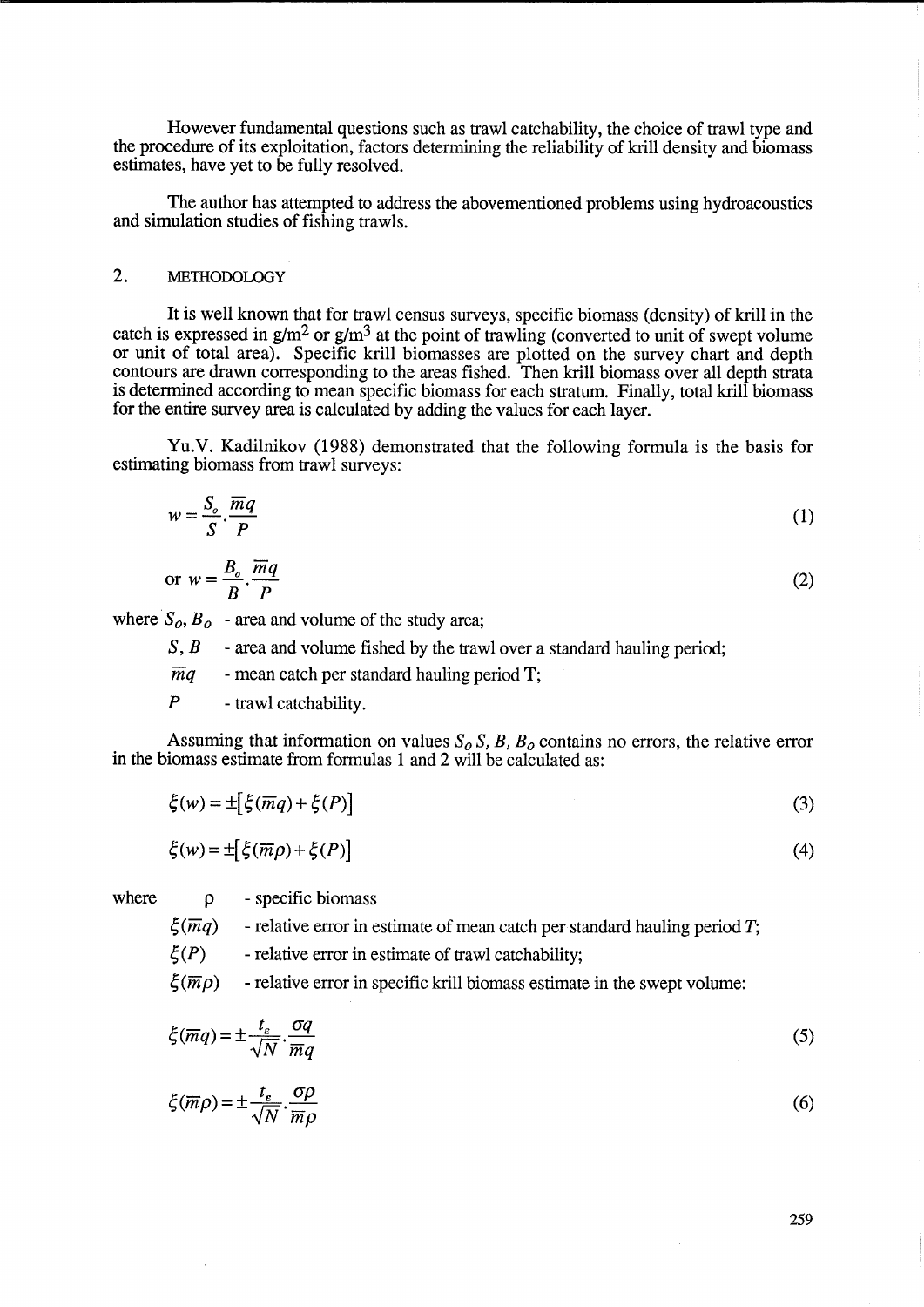$$
\xi(P) = \pm \frac{t_{\varepsilon}}{\sqrt{N}} \cdot \frac{\sigma p}{P} \tag{7}
$$

where  $t_e$ - confidence coefficient corresponding to the accepted confidence probability  $\varepsilon$ 

*N*  - number of hauls

 $\sigma q$ ,  $\sigma p$ ,  $\sigma \rho$  - mean standard deviations in the catch per haul, catchability and specific biomass.

As can be seen from formulas 3 to 7, the error in biomass assessment from trawl survey data is determined by statistical variation coefficients of catchability ( $K_p = \sigma_p/P$ ) and specific biomass density ( $K_{\rho} = \sigma_{\rho}/\overline{m}\rho$ ) or by the coefficient of variation of the catch per haul ( $K_{q} =$  $\sigma_d/\overline{m}q$ ).

Difficulties in estimating the trawl catchability coefficient led to the following assumption: the biomass value obtained using formulas 1 and 2 will be minimal if the catchability coefficient is equal to 1.0.

Moreover, the catchability of research trawls such as the Isaacs-Kidd is generally known to be equal to 1.0, while in the case of a commercial trawl catchability  $P = 1.0$  is applied to the fine-meshed attachment in the trawl mouth. Specific krill biomass over the study area are calculated on the basis of this section of the trawl.

In practice, there was a large dispersion of catches per haul during trawl surveys. This necessitated dividing the large amount of catch (or specific biomass) data into several strata over which the coefficients of variation  $K_q$  (or  $K\rho$ ) were not high. This made it possible to lower the relative error  $\zeta(w)$ .

The above approach to krill biomass estimation using trawl census surveys is essentially based on the supposition that the catchability of this type of trawl is a constant value independent of both the. distributional patterns of the target object and trawling procedure. The following assumptions can be made in this regard:

- specific biomass densities are determined practically with the same degree of accuracy over the entire survey area;
- biomass estimates obtained in different seasons in a particular area or various areas may be subjected to comparative analysis.

Therefore, the accuracy of krill biomass estimates using trawl census surveys above all depends on the soundness of the assumption regarding consistent catchability of the particular trawl being used.

This paper will not examine matters such as selecting the optimal set of trawl stations or how to process trawl survey data, both of which significantly affect the accuracy of biomass estimates.

An assessment of midwater trawl catchability depending on the main parameters of the trawl and target species distribution, as well as a comparative analysis of the retaining qualities of various midwater trawl designs from the point of view of improving the reliability of krill biomass estimates, were carried out on the basis of experimental and theoretical research.

The main models of the statistical probability theory of fishing trawls were used in theoretical research. This theory allows one to calculate fairly accurately trawl catchability and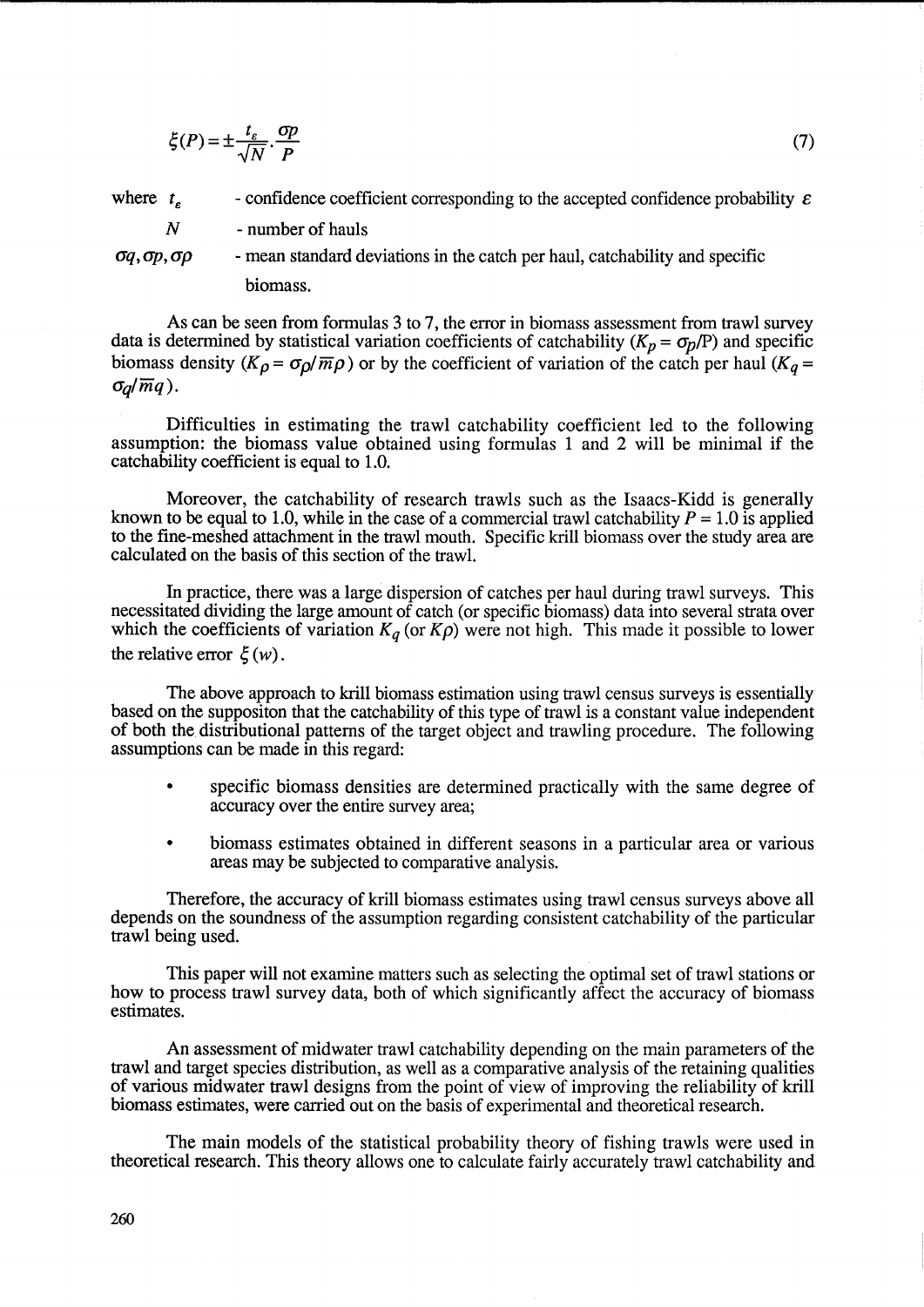catch per ship/day of fishing using information on distributional patterns of target objects and the technichal parameters of the trawl unit (trawl and vessel) (Anon.,1985a). Experiments have proven the applicability of this theory to assessing the retaining qualities of krill trawls (Kasatkina, 1989).

Distributional patterns were assessed in accordance with a set of standard methods (Anon., 1985b).

The hydroacoustic method of determining the retaining qualities of a trawl is based on a comparison of the actual catch with krill biomass estimates obtained using echo integrators located in the effective trawling area and other sections of the trawl (Kasatkina, 1985).

Experiments were conducted using a hydroacoustic unit comprised of two echo integrators, allowing the estimation krill swarm biomass in the effective trawling area as well as in the trawl mouth. This arrangement also enabled an assessment of total catchability *P* as a multiple factor event expressed as the following equation (Kadilnikov, 1985):

$$
P=P_1.P_2
$$

where  $P$  - total catchability

 *- the likelihood of krill entering the trawl mouth from the effective trawling area.* 

 $P_2$  - the likelihood of krill entering the codend from the trawl mouth.

# 3. RESULTS

Studies of the retaining qualities of midwater trawls were carried out using data from multidisciplinary research by AtlantNIRO in the Scotia Sea from 1983 to 1990.

## 4. CATCHABILITY OF COMMERCIAL MIDWATER TRAWLS

The catching qualities are discussed following an analysis of the process of krill fishing by several types of trawls. Trawl parameters are given in Table 1.

Experiments were carried out in the fishing areas of the South Sandwhich, South Orkney, South Shetland and South Georgia islands. The dependency of trawl catchability on its working parameters (trawling speed, angle of attack of the net) and distributional patterns of the targetted krill swanns were studied.

Tables 2 to 4 give mean statistical data for estimates of midwater trawl catchability on a number of fishing grounds in the Scotia Sea (Kasatkina, 1990; Kastakina and Latogursky, 1990). Midwater trawl catchability varies considerably within these fishing grounds as the spatial distribution of targetted krill swarms changes.

Analysis of the hydroacoustic assessment of commercial midwater trawl catchability over a wide range of distributional characteristics of targetted krill showed a correlation between catchability and distributional patterns. For example, the correlation coefficient between density of krill swarms and total catchability *P* for the 72/308 trawl was 0.65.

Moreover, if catchability  $P<sub>l</sub>$  (the likelihood of the target entering the trawl mouth from the effective trawling area) greatly depends on such krill distribution characteristics as the depth of the top edge of the krill swarm in relation to trawling depth, then trawling speed and the angle of attack of the net (i.e., the correlation between the trawl mouth and the codend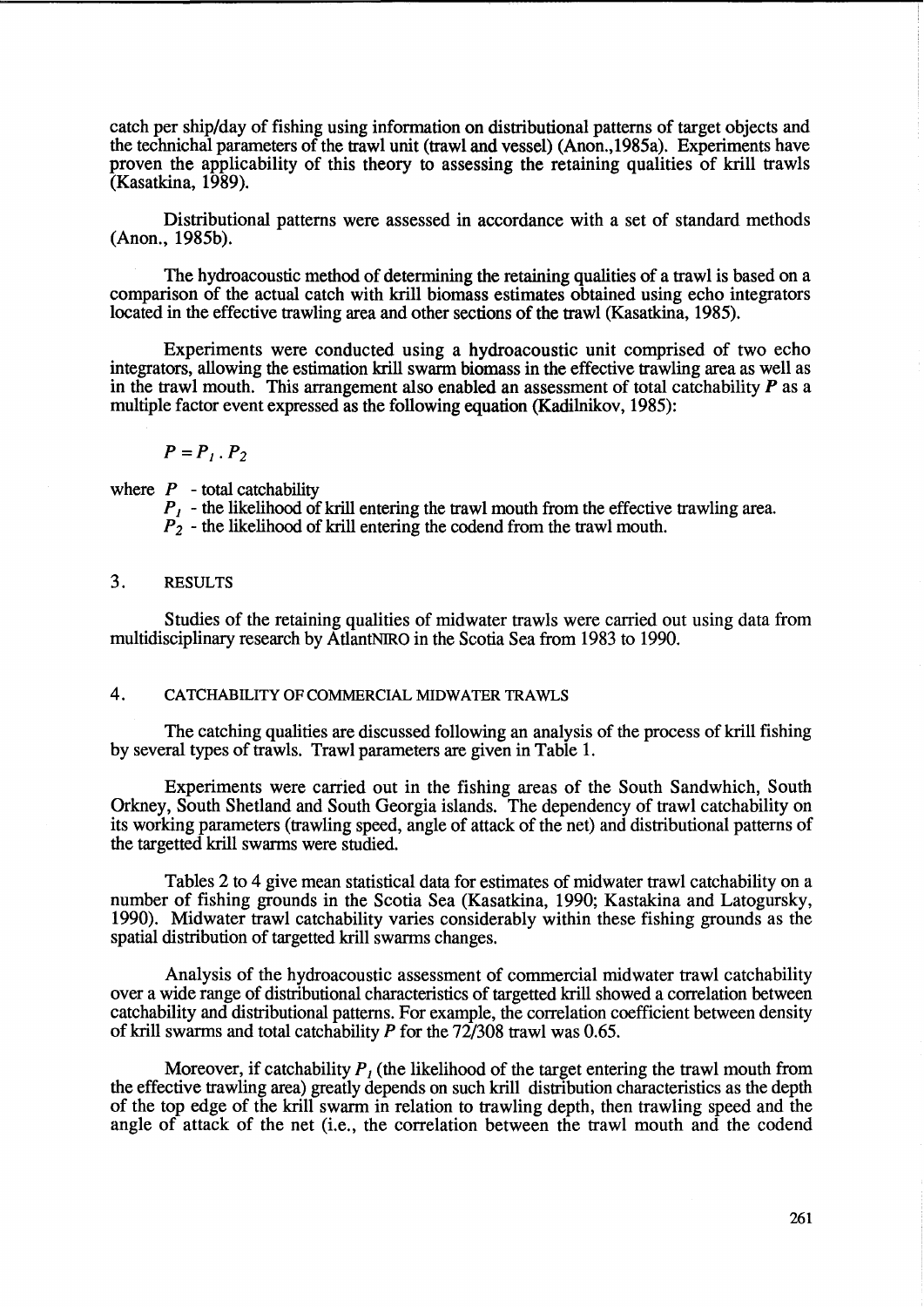opening) will have a telling effect on catchability  $P_2$  (the likelihood of the target entering the codend from the trawl mouth area) and the escape coefficient  $(K_B)$  for the target passing through trawl netting.

By increasing trawling speed and the angle of attack, krill escapement increases significantly and, consequently, catchability  $P_2$  decreases (Kasatkina, 1988).

Simulation studies were used to analyse the retaining qualities of various types of trawls employed in krill fishing. Calculations were made for several types of krill distributional characteristics and demonstrated that the most effective trawl in terms of krill behaviour is the 74/416 trawl (Zimarev *et al., 1990).* 

# 5. CATCHABILITY OF RESEARCH TRAWLS USING THE ISAACS-KIDD TRAWL AS AN EXAMPLE

The Isaacs-Kidd research trawl as modified by Samyshev and Aseev, is a midwater weighted trawl operating with one towing rope. The length of the trawl along the topenant is 26.8 metres. Total trawl mouth area is about  $7 \text{ m}^2$  and remains constant throught all stages of operation. The trawl is made from 5 mm netting, which is in turn covered by a trawl bag of 20 mm twine. This protects the trawl bag from mechanical damage.

Features of this particular trawl include fast submersion and ease of lowering and raising, which saves time during trawl stations. In addition, trawl catchability is generally accepted as being a constant value equal to 1.0.

We will compare the choice of the Issacs-Kidd trawl for carrying out trawl surveys with a commercial trawl in terms of obtaining reliable krill biomass estimates.

From the description of the Isaacs-Kidd trawl it is clear that this type of trawl does not have a rope section and the guaranteed catch zone begins at the trawl mouth. In accordance with the multiplicitive catchability equation:

$$
P = P_1 \times I
$$

(13)

In other words, catchability of the Isaacs-Kidd trawl will be determined by the likelihood of krill entering the trawl mouth from the catching area.

A comparative analysis of the catching qualities of a commercial trawl and the Isaacs-Kidd trawl was of necessity carried out using mathematical modelling since census surveys were not carried out simultaneously by these trawls in the same study area (Kasatkina, 1990).

Calculations were based on data from a census survey using an Isaacs-Kidd trawl over a small area of 3 270 km<sup>2</sup> near the South Orkney Islands. A 72/308 trawl was used for the sake of comparison. The krill distribution pattern in this area is shown in Figure 1. After the survey this area was stratified by specific biomass.

An assessment of catchability for the Isaacs-Kidd trawl operating between 0 and 100 metres at five depth levels (100, 75, 50, 25,0 metres) showed that catchability differed significantly from a value of 1.0. There was also substantial variation when trawling depth was changed during each haul. At some trawl stations the coefficient of variation of catchability  $(Kp)$  reached 3.50. Mean catchability per haul also varied considerably depending on krill distribution patterns in the study area  $(Kp = 3.64, Table 5)$ .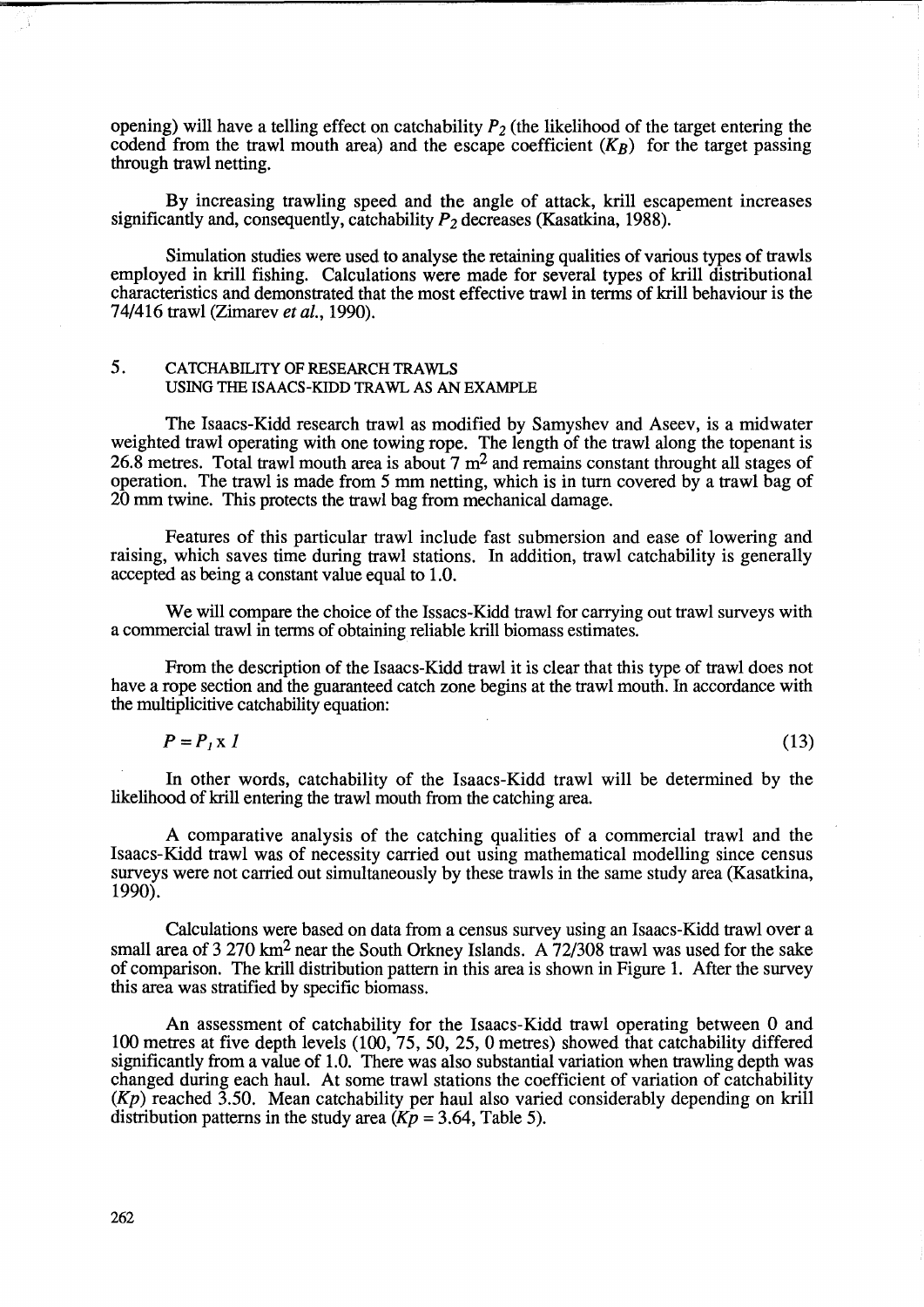At some stations trawl catchability reached  $P = 0.2$  at various depths. On the whole, however, the mean statistical value of catchability for the Isaacs-Kidd trawl is lower than the commercial trawl both in relation to individual depth strata and the entire study area (Tables 6 and 7). Also the coefficients of variation of catchability  $(Kp)$  for the Isaacs-Kidd trawl were much higher than in the case of the commercial trawl (Tables 6 and 7).

High  $Kp$  coefficients for the Issacs-Kidd trawl caused high relative errors  $\xi(w)$  in the biomass estimate. Table 5 shows the errors  $\zeta(w)$  are different over the depth layers. It would therefore be incorrect to summarise the biomass estimates made with different relative errors.

## 6. DISCUSSION

It has been demonstrated that midwater trawl catchability depends on the trawl's parameters and the behaviour and spatial distribution of the target species. Moreover, the heterogeneous nature of krill swarm distribution over the study area and the variability of this distribution in time substantially contribute to changes in the trawl's catchability. As a consequence of this, each trawl census survey will have its own distribution of catchability, characterised by mean statistical parameters, for the particular trawl used.

The assumption that midwater trawl catchability is a constant value during trawl surveys does not correspond to reality.

Therefore, census surveys used to obtain a quantitative estimate of krill biomass must be accompanied by an assessment of mean statistical parameters of the trawl used.

Since midwater trawls are used to conduct census surveys, the choice of which one to use must be made with a view to obtaining reliable assessments of krill biomass.

A comparative analysis of the catch ability of midwater trawl and the Isaacs-Kidd trawl demonstrated that the latter should not be used to assess krill biomass since its catchability CVs are high over the survey area and the biomass estimates obtained are characterised by a high degree of relative error.

. Calculations showed that in order to guarantee a relative error of catchability no less than  $\xi$  x(P) = 0.1, it would be necessary to carry out over the study area 20 hauls with a commercial trawl and by almost an order of two more than that with an Isaacs-Kidd trawl.

The catch per haul coefficient of variation  $(Kq)$  of the Isaacs-Kidd trawl used in krill fishing is significant (see Table 5), which is caused by a small effective trawling area (30 minutes trawling with the Isaacs-Kidd,  $B = 2x10^4 \text{m}^3$ ; the same time trawling with the  $72/308$ ,  $B = 11.34 \times 10^{6}$  m<sup>3</sup>) and a high coefficient of variation *Kp*. It could be proven that with two trawls operating in the same area, one could expect the coefficient  $Kq$  for the Isaacs-Kidd to be greater by almost an order of magnitude than the commercial 72/308 trawl, thanks only to their different trawl operational areas (Kadilnikov, 1988).

The Isaacs-Kidd trawl has an advantage over the commercial trawl in that it allows one to save time during trawl stations. On the other hand, it gives less accurate biomass estimates.

Small research trawls (e.g. Isaacs-Kidd, RMT-8 etc.) have one more disadvantage. Krill is able to avoid these trawls. Moreover, krill's reaction to them manifests itself in various ways during the day and at night (Everson, 1986). We recall that the vertical opening of the Isaacs-Kidd trawl is only 2.3 metres, while krill can attain a "burst" speed of 60 cm per second (Kils, 1981). In particular, when fishing krill with the RMT-8 trawl, the latter travelled a distance of 10 metres away from the trawl in 8 seconds (Everson, 1986). Since krill speed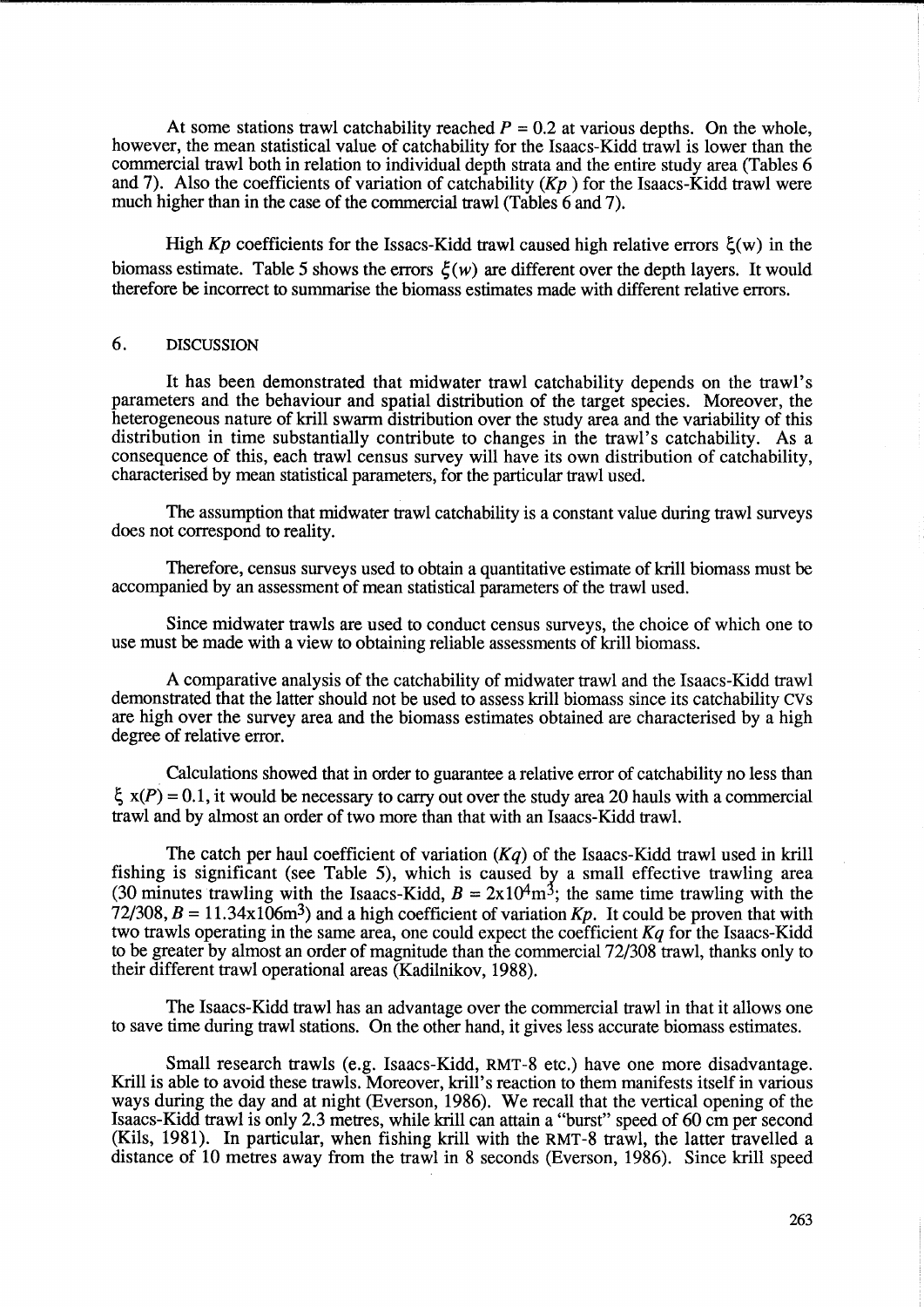depends on its length, size composition of catches landed by commercial and research trawls will be different. A histogram has shown that, compared with a commercial trawl, krill length distribution of catches made by a small research trawl tends significantly towards smaller sized individuals (Siegel, 1982).

In our opinion, therefore, the Isaacs-Kidd trawl cannot replace commercial trawls for krill census surveys both in terms of accuracy of biomass estimates and qualitative assessment of krill swarms.

It would seem appropriate to conduct fishing with two types of trawl (commercial and small research) simultaneously to obtain a qualitative assessment of krill swarms.

For estimating krill biomass density during trawl census surveys commercial trawls are recommended. Coefficients of variation for catch per haul and trawl catchability may be substantially decreased if a rational trawl design is chosen.

Choosing the best trawl design may be facilitated by simulation studies and hydroacoustic research into its catching capabilities. Also, assessments of the total amount of krill entering the trawl should be carried out when selecting trawl design (Zimarev, Kasatkina and Frolov, 1990).

As mentioned above, census surveys should be conducted together with catchability assessments of the midwater trawl used. This may be done using hydroacoustic methods or by calculations based on information about krill distribution patterns in the survey area. In this regard, it would be a good idea to use during census surveys automatic data recording and processing systems for data on spatial distribution of the target species.

It should be noted that planning the network of trawl stations and processing trawl survey data should be based on knowledge of krill distributional patterns in the study area.

#### 7. CONCLUSIONS

Midwater trawl catchability is a variable depending on the behavioural and distributional patterns of the target species, as well as on trawl parameters.

Reliability of biomass estimates can be improved by knowledge of trawl catchability and krill distribution in the survey area.

In terms of accuracy of biomass estimates, commercial trawls are preferable to the Isaacs-Kidd and similar small research trawls.

A standard method for conducting krill trawl census surveys needs to be developed, including the selection of an optimal midwater trawl construction and operating procedure.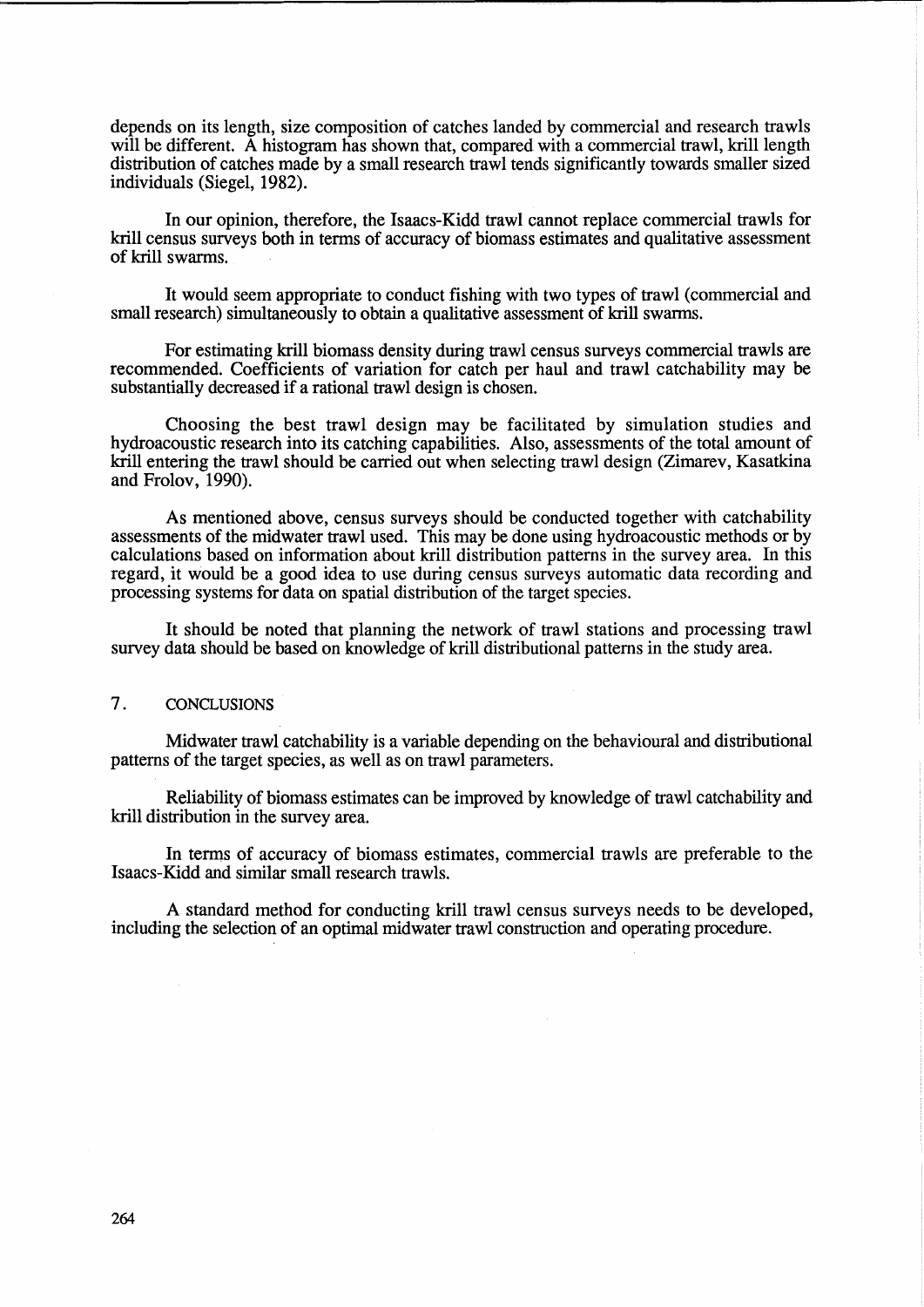#### REFERENCES

- ANON. 1985a Raschetnaya otsenka ulavlivayushchikh kachestv trala. Metodicheskiye ukazaniya. Kaliningrad, AtlantNIRo, NPO promrybolovstva: pp. 203 (in Russian).
- ANON. 1985b. Otsenka kharakteristik raspredeleniya promyslovykh obyektov. Metodicheskiye ukazaniya. Kaliningrad, AtlantNIRO, NPO promrybolovstva: pp 71 (in Russian).
- ANON. 1985c. Report of the 20th cruise of RV *Evrika* from 1 March 1985. Kaliningrad, AtlantNIRO: pp. 228 (in Russian).
- EVERSON, I. and D.G. BONE 1986. Effectiveness of RMT-8 System for Sampling Krill Swarms. *Polar Biology, No.* 6 : 83-90.
- KADILNIKOV,Yu.B. 1985. Osnovnye polozheniya i rezultati statisticheskoy teorii rybolovnykh tralov. Sbornik. Teoriya promyshlennogo rybolovstva. Moskva, 37-53: p. 151 (in Russian).
- KADILNIKOV, Yu.B. 1988. Ob otsenke zapasov promyslovykh obyektov metodom tralovykh syemok. Trudy AtlantNIRO, Kaliningrad: 30-43 (in Russian).
- KASATKINA, S.M. 1988. K voprosu izucheniya ulovistosti raznoglubinnogo trala gidroakusticheskim metodom. Trudy AtlantNIRO, Kaliningrad: 46-52 (in Russian).
- KASATKINA, S.M. 1989. Acoustic Studies of Catchability by Midwater Trawl of Slow and Fast Moving Commercial Species. *Symposium on Fisheries Acoustics,* Lawfstoft, England, vol. 11, part 3.
- KASATKINA, S.M. 1990. Ulovistost raznoglubinnykh tralov v zadache kolichestvennoy otsenki biomassy krilya metodom tralovykh syemok. Deponirovana v TsNIITEIRKh. 16.04.90 No. 1098-PX90: pp. 34 (in Russian).
- KASATKINA, S.M. and V.I. LATOGURSKY 1990. Characteristics of Distribution of Krill Aggregations in Fishing Grounds off Coronation Island in 1989/90 season. SC-CAMLR-IX, Hobart, Australia, document, *WG-Krill-90/20.*
- SIEGEL, v. 1982. Investigation on Post Spawning Concentration of the Antarctic Krill *(Euphausia superba)*. Archiv für Fischereiwissenschaft, 33 (1): 113-125.
- ZIMAREV, Yu.v., S.M. KASATKINA and Yu.P. FROLOV. 1990. Midwater trawl catchability on krill exploitation and possible approaches to krill total exemption assessment. Document, *WG-Krill-90/22.* CCAMLR, Hobart, Australia.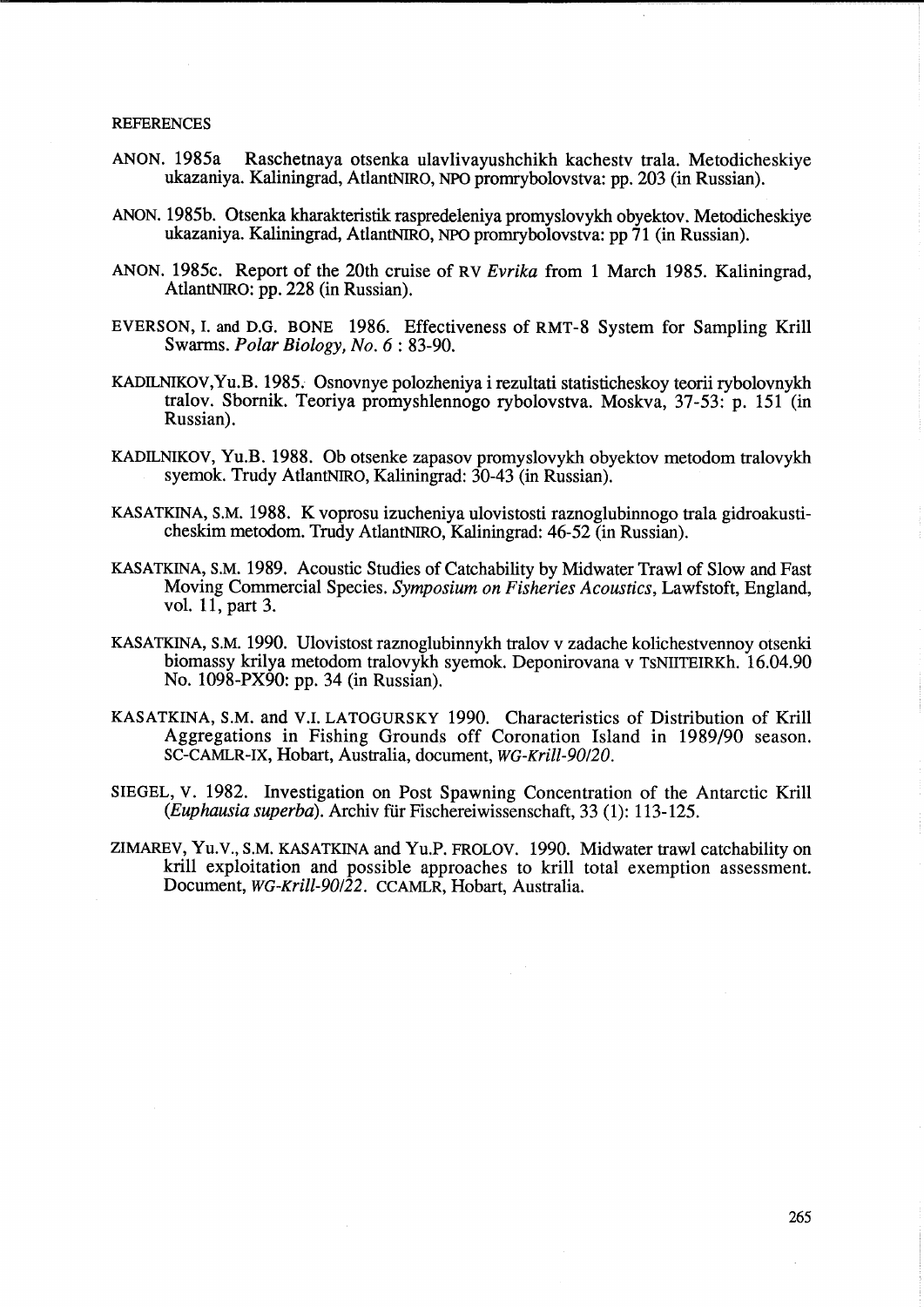Table 1: Principal parameters of midwater krill trawls.

| Parameter                                                                               | Trawl type |        |        |          |
|-----------------------------------------------------------------------------------------|------------|--------|--------|----------|
|                                                                                         | 72/308     | 74/416 | 76/400 | 67.5/336 |
| Vertical opening from the headline to                                                   | 35         | 40     | 43     | 43       |
| the footrope (metres)                                                                   |            |        |        |          |
| Horizontal and vertical mouth opening<br>in the fine-mesh section (metres)              | 9.8        | 11.0   | 17     | 13       |
| Horizontal opening between trawl<br>boards (metres)                                     | 100        | 60     | 70     | 110      |
| Horizontal opening between wings<br>(metres)                                            | 40         | 35     | 37     | 35       |
| Trawl length along the topenant - from<br>wingtips to the fine-mesh section<br>(metres) | 115        | 141    | 138    | 115      |
| Length of cables (metres)                                                               | 150        | 100    | 100    | 150      |
| Angle of attack - cables (degrees)                                                      | 11.5       | 7.2    | 9.5    | 16.1     |
| Angle of attack - trawl netting in<br>horizontal aspect (degrees)                       | 7.5        | 4.9    | 4.2    | 6        |
| Angle of attack - trawl netting in<br>vertical aspect (degrees)                         | 6.3        | 5.9    | 5.4    | 8.3      |
| Trawling speed (knots)                                                                  | 3.5        | 3.5    | 3.5    | 3.5      |
| Length of trawl board rib (metres)                                                      | 4          | 4      | 4      | 4        |
| Mesh size in trawl bag (mm)                                                             | 6.5        | 10     | 12     | 12       |

 $\hat{\mathcal{A}}$ 

 $\ddot{\phantom{a}}$ 

 $\sim 10$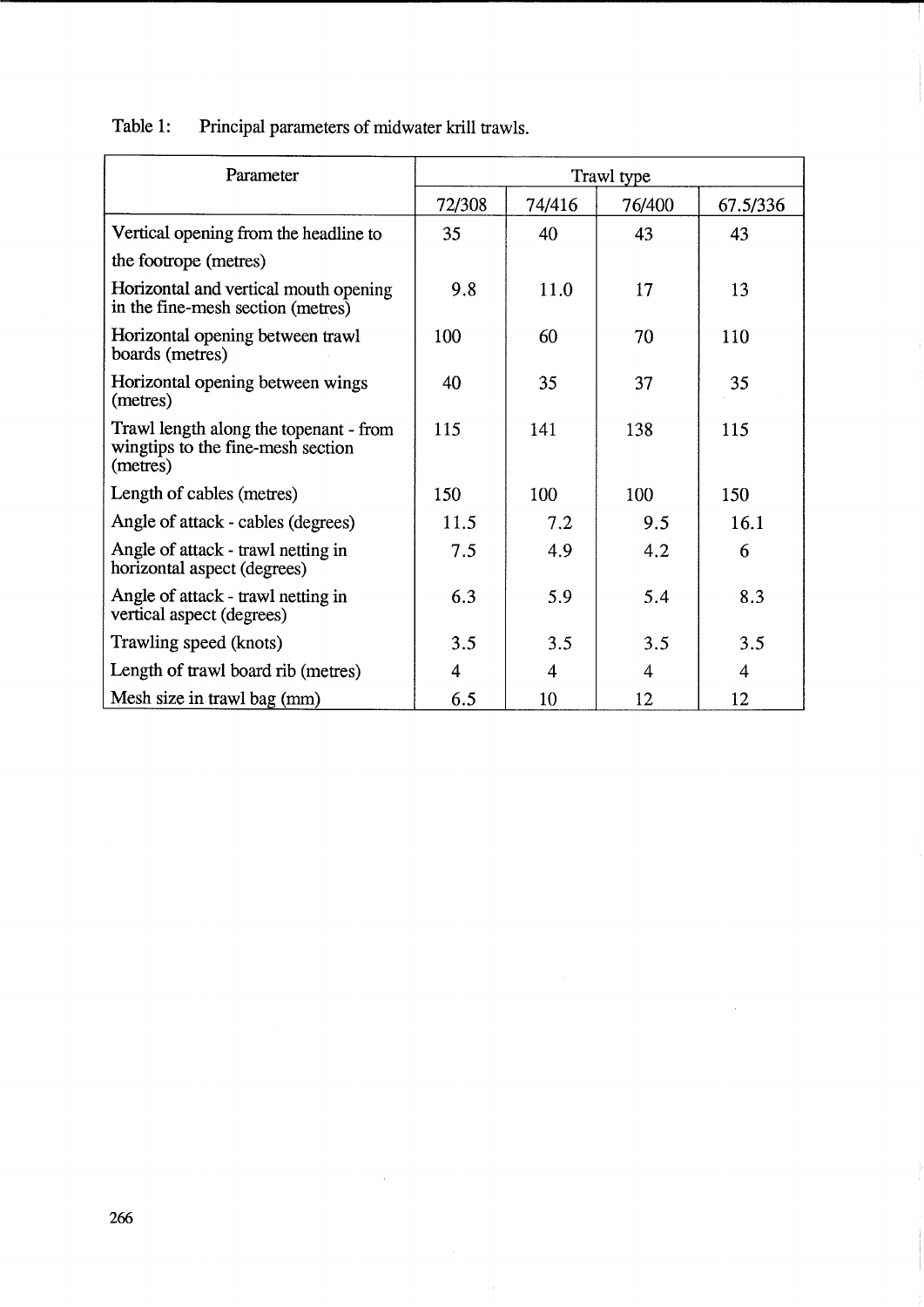| Parameter                                                             | Sandwich Is.   | South Orkney Islands |                |                 | Elephant Island     |                |                     |                 |
|-----------------------------------------------------------------------|----------------|----------------------|----------------|-----------------|---------------------|----------------|---------------------|-----------------|
|                                                                       | March 1983     | April 1983           | May 1983       | Dec 1984        | Jan 1985            | Nov 1984       | Dec 1985            | Jan 1985        |
|                                                                       | Trawl 67.5/336 |                      | Trawl 67.5/336 |                 | <b>Trawl 72/308</b> |                | <b>Trawl 72/308</b> |                 |
| Mean thickness of layer over which<br>swarms are distributed (metres) | 62             | 35                   | 50             | $\overline{33}$ | 44                  | 52             | $\overline{57}$     | $\overline{39}$ |
| Mean swarm depth (metres)                                             | 42             | 29                   | 41             | 24              | 29                  | 25             | 30                  | 21              |
| $\sigma$ , swarm depth                                                | 13             | 20                   | 13             | 8               | 10                  | 14             | 16                  | 8               |
| Mean swarm thickness                                                  | 9              | 8                    | 15.6           | 6               | 9                   | 6              | $\overline{7}$      | 3               |
| $\sigma$ , swarm thickness (metres)                                   | $\overline{2}$ | 4                    | 6              | $\overline{2}$  | 6                   | $\overline{2}$ | 4                   |                 |
| Mean swarm length (metres)                                            | 37             | 47                   | 59             | 30              | 23                  | 20             | 29                  | 17              |
| $\sigma$ , mean swarm length (metres)                                 | 15             | 16                   | 19             | 7               | 10                  | 7              | 20                  | 4               |
| Swarm density field in<br>2-dimensions, $\lambda_s$ m <sup>-2</sup>   | 1.65x104       | 4.95x10 <sup>5</sup> | $1.96x10^5$    | 1.94x103        | 8.3x10 <sup>4</sup> | 1.94x103       | 1.95x103            | 6.19x103        |
| β                                                                     | 0.0393         | 0.067                | 0.188          | 0.1266          | 0.1165              | 0.0667         | 0.2670              | 0.1211          |
| Estimate of mathematical expectation<br>of total catchability, $P$    | 0.0353         | 0.0457               | 0.063          | 0.0453          | 0.0439              | 0.0353         | 0.0530              | 0.0582          |
| σ, total catchability                                                 | 0.0081         | 0.0053               | 0.017          | 0.0109          | 0.0304              | 0.0106         | 0.0201              | 0.0231          |

|  |  | Table 2: Mean statistical data on krill swarm distribution patterns and midwater trawl catchability in various fishing areas (Kasatkina, 1990). |  |  |
|--|--|-------------------------------------------------------------------------------------------------------------------------------------------------|--|--|
|--|--|-------------------------------------------------------------------------------------------------------------------------------------------------|--|--|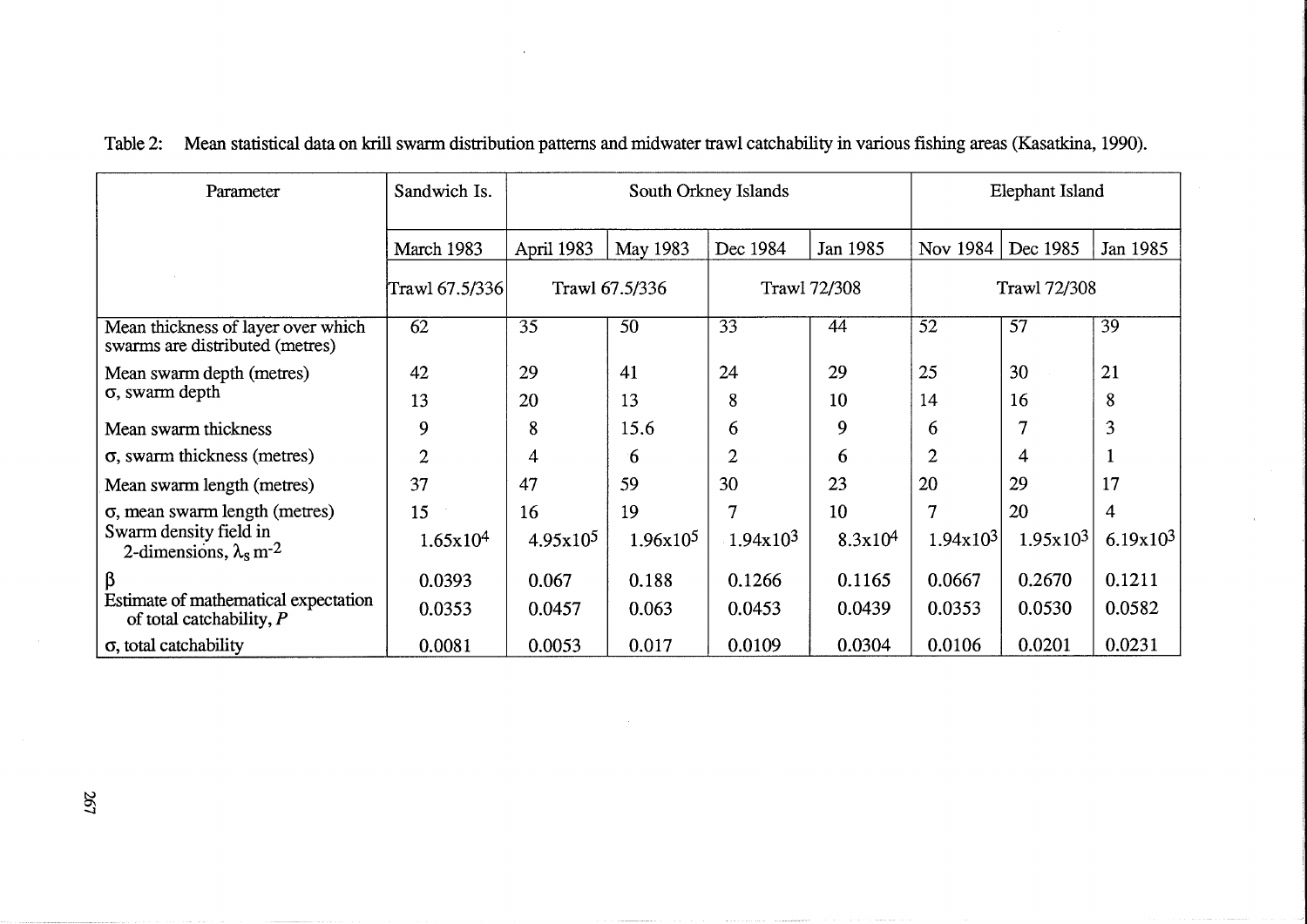|  | Table 3: Mean krill distribution characteristics and catchability of trawl 74/416 in the Coronation Island area (Kasatkina, Latogursky, 1990). |  |
|--|------------------------------------------------------------------------------------------------------------------------------------------------|--|
|--|------------------------------------------------------------------------------------------------------------------------------------------------|--|

| Parameter                                                                 | Period               |                 |                |                      |                      |
|---------------------------------------------------------------------------|----------------------|-----------------|----------------|----------------------|----------------------|
|                                                                           | 4.12-18.12.1989      | 19.12.89-7.1.90 | 8.1-28.1.1990  | 29.1-18.2.1990       | 19.2-27.2.1990       |
| Mean thickness of layer over which<br>swarms are distributed (metres)     | 100                  | 99              | 100            | 86                   | 105                  |
| Mean swarm thickness (metres)                                             | 15                   | 18              | 5              | 17                   | 19                   |
| $\sigma$ , swarm thickness (metres)                                       | 4                    |                 | $\overline{2}$ | 6                    | 8                    |
| Mean swarm length (metres)                                                | 72                   | 89              | 28             | 89                   | 65                   |
| $\sigma$ , swarm length (metres)                                          | 21                   | 25              | 12             | 23                   | 18                   |
| Mean swarm diameter (assuming that<br>swarms are cylindrical) (metres)    | 92                   | 120             | 36             | 120                  | 84                   |
| Mean swarm volume $(m^3)$                                                 | 9.97x10 <sup>4</sup> | $2.03x10^5$     | 5.09x103       | 1.92x10 <sup>5</sup> | 1.05x10 <sup>5</sup> |
| Mean swarm density in 3-dimensions                                        | 0.0298               | 0.0982          | 0.2796         | 0.188                | 0.168                |
| Swarm density field in 2-dimensions,<br>$\lambda_{\rm s}$ m <sup>-2</sup> | $2.98x10^5$          | $4.78x10^5$     | $5.4x10^3$     | $7.52 \times 10^5$   | 1.11x10 <sup>4</sup> |
| Mean krill concentration density<br>$(g/m3)$ - calculated estimate        | 4.49                 | 4.07            | 2.20           | 5.88                 | 9.46                 |
| Calculated estimate of total<br>catchability $P$ for a 74/416 trawl       | 0.0605               | 0.068           | 0.1253         | 0.0807               | 0.101                |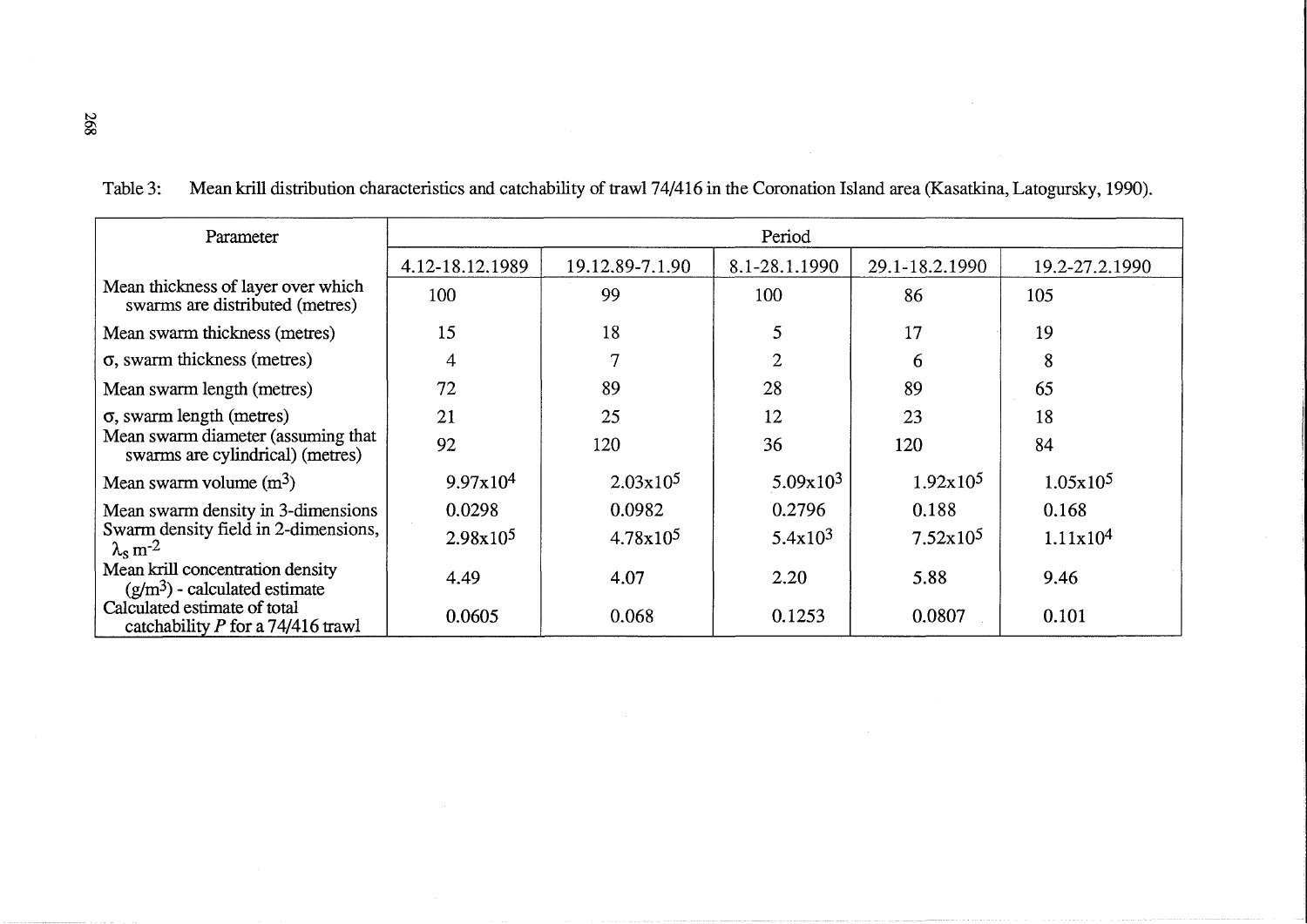| Area                      | Estimate of mathematical<br>expectation of total catchability | Total catchability $\sigma_p$ |  |
|---------------------------|---------------------------------------------------------------|-------------------------------|--|
| Elephant Island, Jan 1985 |                                                               |                               |  |
| Fishing grounds           | 0.0582                                                        | 0.0231                        |  |
| Remaining waters          | 0.0341                                                        | 0.0078                        |  |
| South Orkney Islands      |                                                               |                               |  |
| Fishing grounds           | 0.0439                                                        | 0.304                         |  |
| Remaining waters          | 0.0291                                                        | 0.019                         |  |

Table 4: Total catchability estimates for the 72/308 trawl in various areas of the Scotia Sea (Kasatkina, 1990).

Table 5: Summary data on the Isaacs-Kidd trawl catchability and relative error in biomass estimate over the survey period (Kasatkina, 1990).

| Strata | Total catchability                             |            |                                   |                                | Relative error in estimate |                            |
|--------|------------------------------------------------|------------|-----------------------------------|--------------------------------|----------------------------|----------------------------|
|        | Estimate of<br>mathematical<br>expectation $P$ | $\sigma_p$ | Coefficient of<br>variation $K_p$ | Specific biomass<br>$\xi(m_D)$ | Catchability<br>$\xi(P)$   | <b>Biomass</b><br>$\xi(w)$ |
|        | 0.0191                                         | 0.0601     | 3.15                              | 0.935                          | 1.3                        | 2.235                      |
| 3, 2   | 0.0177                                         | 0.0611     | 3.45                              | 0.26                           | 1.04                       | 1.30                       |
| 5      | 0.0035                                         | 0.0088     | 2.5                               | 1.032                          | 0.927                      | 1.959                      |

# Table 6: Summary catchability estimates for the 72/308 trawl used in krill census surveys (Kasatkina, 1990).

| Strata  |                              | Relative error |                                     |                                      |
|---------|------------------------------|----------------|-------------------------------------|--------------------------------------|
|         | Mathematical<br>expectation, | $\sigma_p$     | Coefficient of<br>variation - $K_p$ | in catchability<br>estimate $\xi(P)$ |
|         | 0.054                        | 0.0044         | 0.081                               | 0.10                                 |
| 3 and 2 | 0.048                        | 0.00456        | 0.095                               | 0.08                                 |
|         | 0.0288                       | 0.00428        | 0.15                                | 0.158                                |

Table 7: Statistical estimates of midwater trawl catchability over the survey area (Kasatkina, 1990).

| Type of trawl    | Total catchability                                                                                           |         |       |  |
|------------------|--------------------------------------------------------------------------------------------------------------|---------|-------|--|
|                  | Coefficient of<br>Mathematical<br>$\sigma_{\scriptscriptstyle \!D}$<br>variation - $K_n$<br>expectation, $P$ |         |       |  |
| Commercial trawl | 0.0435                                                                                                       | 0.00989 | 0.207 |  |
| Isaacs-Kidd      | 0.0127                                                                                                       | 0.0462  | 3.64  |  |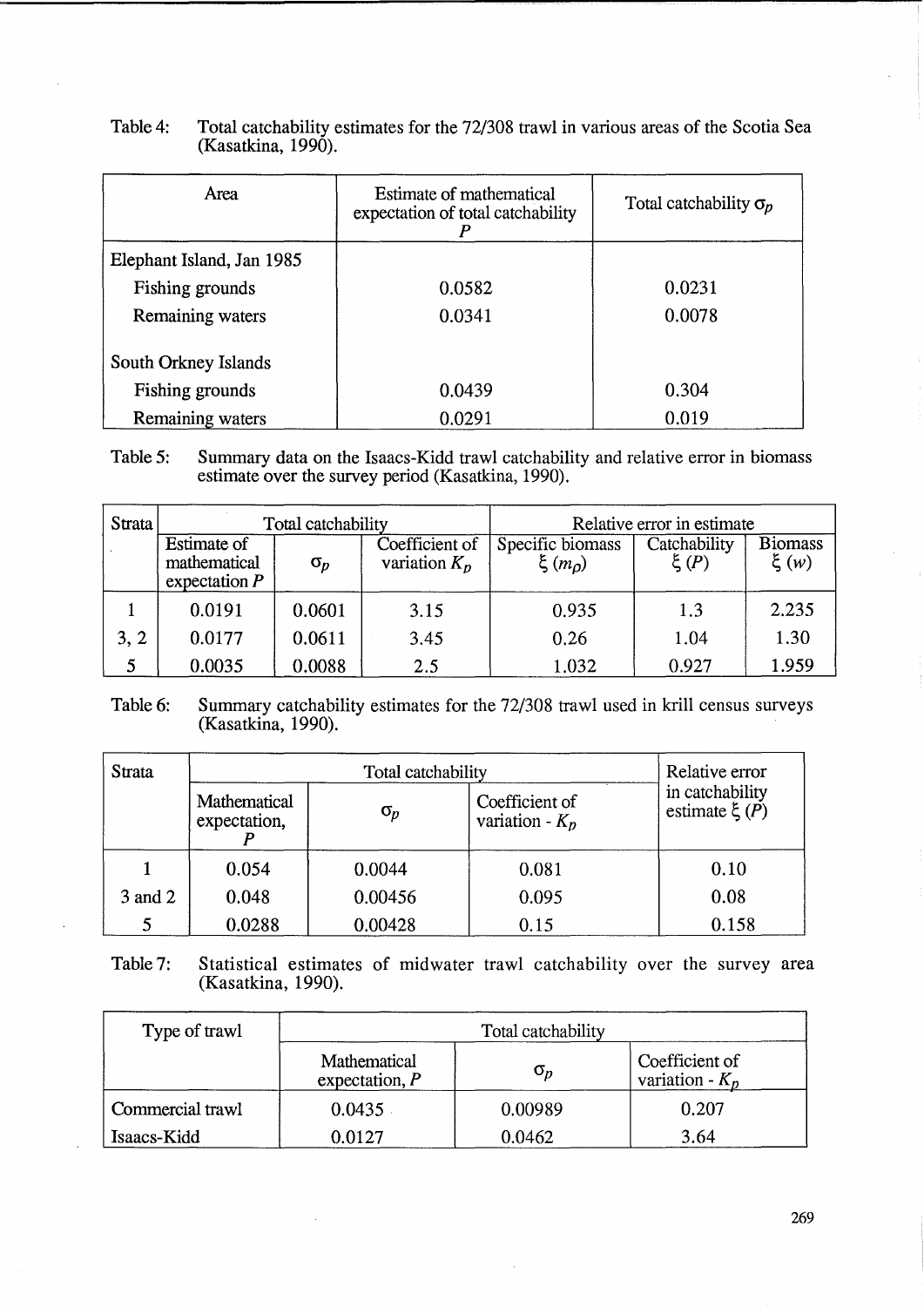

- (j) stratum number
- Figure 1: Krill biomass distribution in the South Orkney Islands area from trawl survey data obtained using an Isaacs-Kidd trawl, January 1985 (Anon., 1985c).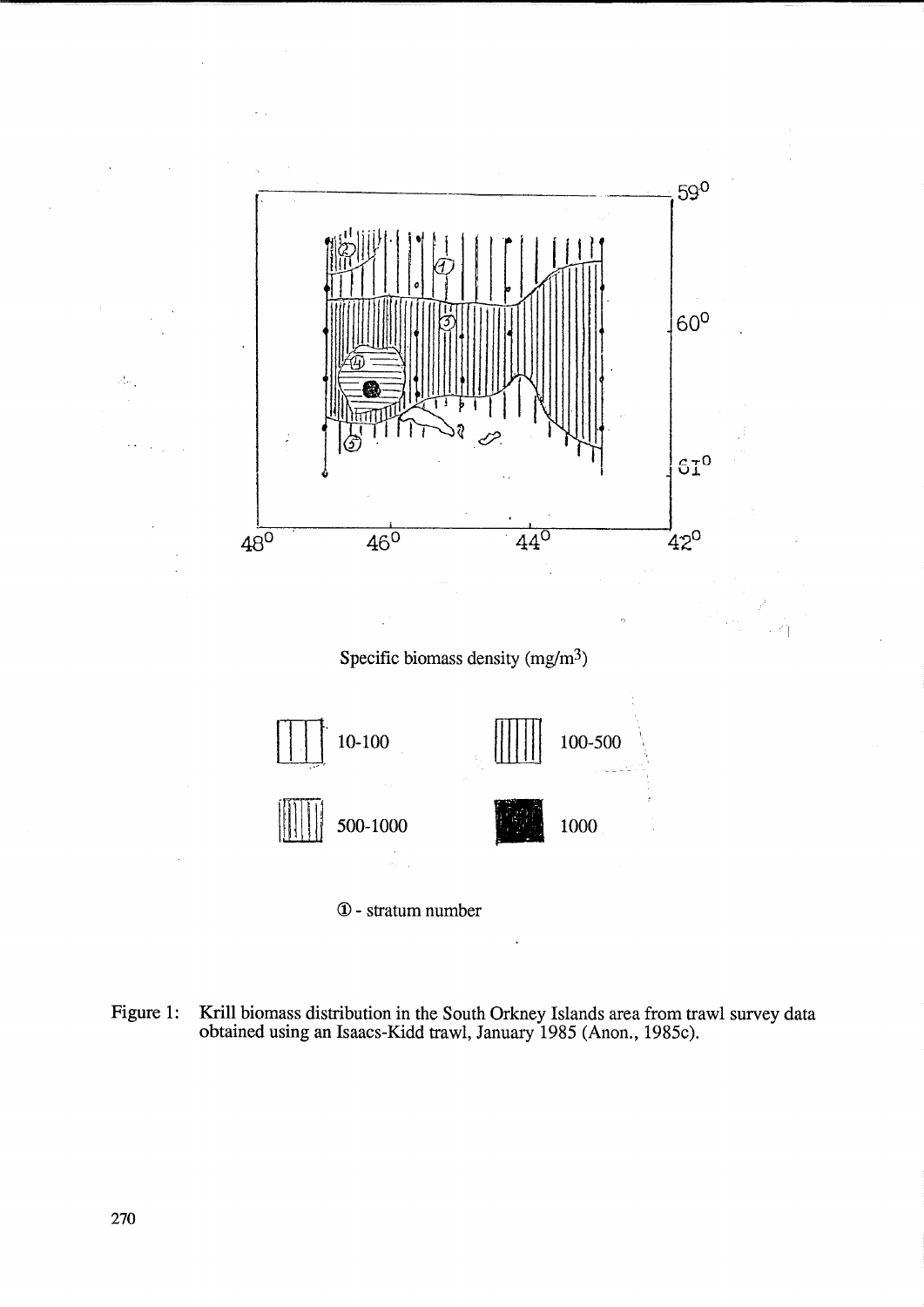## Liste des tableaux

- Tableau 1: Principaux parametres des chaluts pelagiques a krill.
- Tableau 2: Données statistiques moyennes sur la répartition des essaims de krill et la capturabilite des chaluts pelagiques en diverses zones de peche (Kasatkina, 1990).
- Tableau 3: Caractéristiques moyennes de la répartition du krill dans la zone de l'île du Couronnement et capturabilité du chalut 74/416 dans cette même zone (Kasatkina, Latogursky, 1990).
- Tableau 4: Estimations de la capturabilite totale du chalut 72/308 dans diverses zones de la mer du Scotia (Kasatkina, 1990).
- Tableau 5: Données récapitulatives sur la capturabilité du chalut Isaacs-Kidd et erreur relative dans l'estimation de la biomasse pendant la période d'évaluation (Kasatkina, 1990).
- Tableau 6: Estimations recapitulatives de la capturabilite du chalut 72/308 utilise lors des campagnes de recensement du krill (Kasatkina, 1990).
- Tableau 7: Estimations statistiques de la capturabilite des chaluts pelagiques sur la zone d'evaluation (Kasatkina, 1990).

# Liste des figures

Figure 1: Repartition de la biomasse de krill dans la zone des iles des Orcades du Sud proven ant de donnees d'une campagne d'evaluation au chalut obtenues par un chalut Isaacs-Kidd, janvier 1985 (Anon., 1985).

# Список таблиц

- Таблица 1: Основные параметры разноглубинных крилевых тралов.
- Таблица 2: Среднестатистические данные характеристик распределения скоплений криля и уловистости разноглубинных тралов в отдельных районах промысла (Касаткина, 1990).
- Таблица 3: Средние характеристики распределения агрегаций криля и уловистость трала 74/416м на участке промысла в районе о. Коронейшен (Касаткина, Латогурский, 1990).
- Таблица 4: Результаты оценки полной уловистости трала 72/308 в отдельных paI10Hax MOP5I CKOTH5I (KacaTKHHa, 1990).
- Таблица 5: Обобщенные данные уловистости трала Айзекса-Кидда и относительной погрешности оценки биомассы в период учетной съемки криля (Касаткина, 1990).
- Таблица 6: Обобщенные расчетные данные оценки уловистости трала 72/308м в период учетной съемки криля (Касаткина, 1990).
- Таблица 7: Статистическая оценка числовых характеристик уловистости разноглубинных тралов на полигоне съемки (Касаткина, 1990).